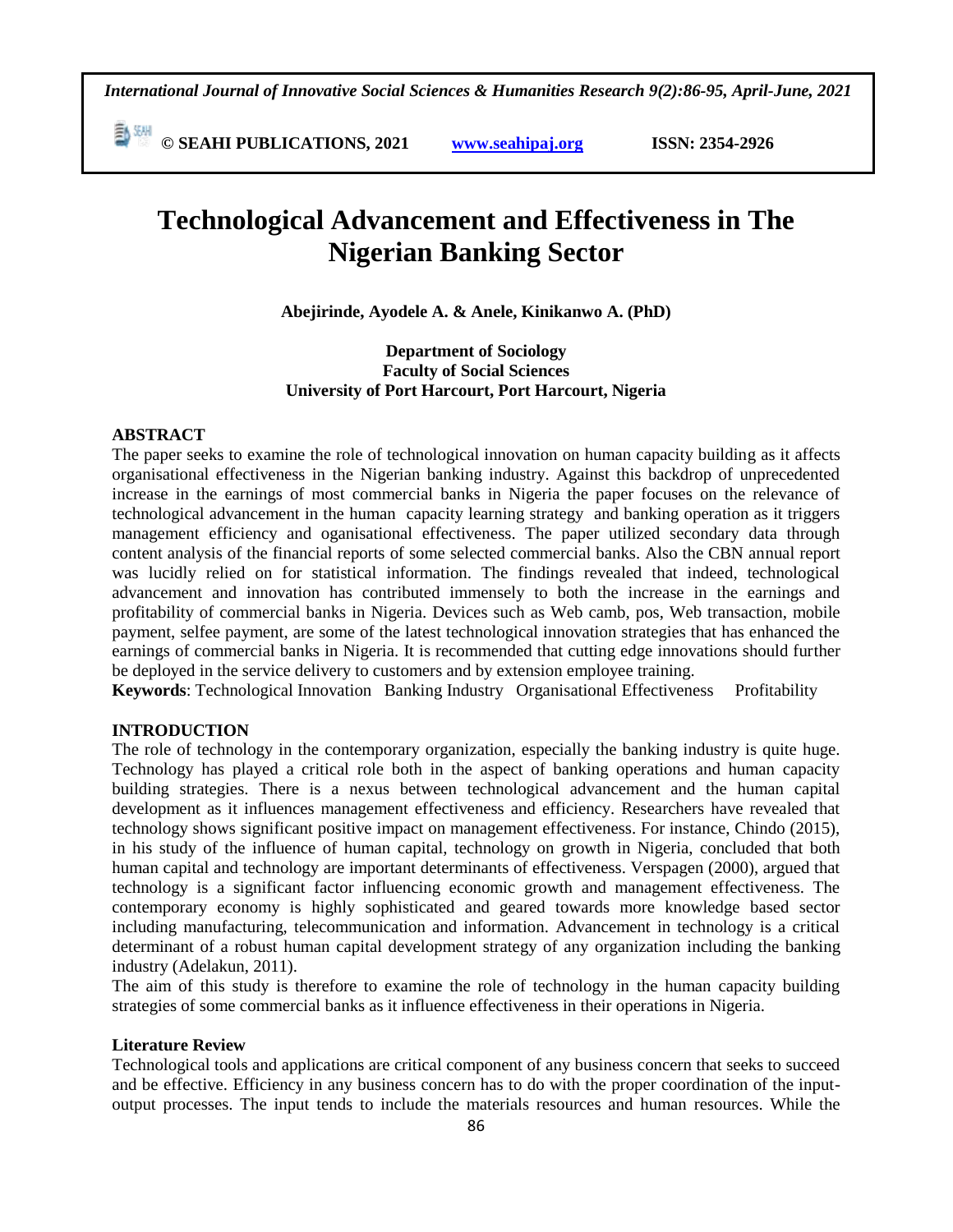output has to do with the products which could take the form of material produces or quality of services rendered to customers. In all of these, technological advancement has shown promise to be the game changer in the attainment of effectiveness especially in the banking industry. Quite a numbers of scholars have written on the influence of technology on the organizational effectiveness. For instance, on the combined influence of human capital and technology on growth and effectiveness, Banerjee and Roy (2014) examined the significance of human capital, technological progress and trade in determining Indian's long run growth by applying improved growth accounting framework and author aggressive distributed lag (AROL)- based co-integration technique to identify the factor that drive long run productivity growth. There results showed that domestic technology capacity building and foreign technology spillovers are key factors in determining Indian's long run growths. Alani (2012) found out that increase in level of technology, capital stock and labour influences growth and effectiveness. In the same vein, Dulleck and Foster (2008) did a cross country study on the influence of technology on human capacity building. His findings revealed a weak relationship between equipment investment as proxy to human capital for countries with a low level of human capital developments, while highest in countries with an intermediate range and somewhat in between for countries with the highest level of human capital. Hence, huge investment in equipment can facilitate technology transfer which improves human capacity development of the organisation.

Some scholars have researched on the influence of technology on human capital developments, which revealed positive relationship (See Ismail & Shaari, 2010; Adawo, 2011; Adelakun, 2011; Kanayo, 2013). In addition, Zaman (2012) did study of the influence of technology on human capacity building by sampling 100 countries using the panel data estimation; his findings confirmed a weak relationship between the two variables.

## **Technology And Effectiveness In The Nigerian Banking Sector**

Data available at the CBN with regard the financial and profit ratio margin of the commercial banks in Nigeria revealed a huge positive impact of technological innovation and creativity. The introduction of E-money products such as the ATM, Web Internet, POS, mobile payments etc improved the profit margin of the banks significantly. The volume of the electronic payments increased by 14 and 12.8% to 519,223.279 and N 4.952.7 Billion in 2015 over the levels of 455,635.404 and N4.391.4 billion, respectively in 2014.

A breakdown of e-payment channels by volume for the review period of 2015/2016 indicated that ATM remain the most patronized which stood at 83.5%, followed by mobile payment and POS terminals with 8.5 and 6.5 % respectively. The web internet was the least patronized with 1.5% of the total. In terms of share value, ATM had a share of 80.2%, mobile payment 8.9%, POS 9.1%, and the internet 1.8%. the rise in the e-payment transaction and the profits derived from its patronage can be attributed to increased customers confidence in the use of technology in doing business with the banks (CBN reports, 2015).

| e-payment      | <b>Value (million)</b> |       |       | <b>Value (billion)</b> |         |         |
|----------------|------------------------|-------|-------|------------------------|---------|---------|
|                | 2013                   | 2014  | 2015  | 2013                   | 2014    | 2015    |
| <b>ATM</b>     | 295.3                  | 400.1 | 433.6 | 2,828.9                | 3,679.9 | 3,970.2 |
| % of total     | 91.3%                  | 88.1% | 83.5% | 88.9%                  | 83.5%   | 80.2%   |
| Web(internet)  | 2.9                    | 5.6   | 8.0   | 47.3                   | 74.3    | 91.6    |
| % of total     | 0.9%                   | 1.2%  | 1.5%  | 1.5%                   | 1.7%    | 1.8%    |
| <b>POS</b>     | 9.4                    | 20.8  | 33.7  | 161.0                  | 312.1   | 448.5   |
| % of total     | 2.9%                   | 4.6%  | 6.5%  | 5.1%                   | 7.1%    | 9.1%    |
| Mobile payment | 15.8                   | 27.7  | 43.9  | 142.8                  | 339.2   | 442.2   |
| % of total     | 4.9%                   | 6.1%  | 8.5%  | 4.5%                   | 7.7%    | 8.9%    |
| <b>TOTALS</b>  | 323.4                  | 445.6 | 519.2 | 3,180.1                | 4,391.4 | 4,952.7 |

## **SHARE OF CATEGORIES OF E-PAYMENTS CHANNELS, 2013-2015**

**SOURCE: CBN report, 2015**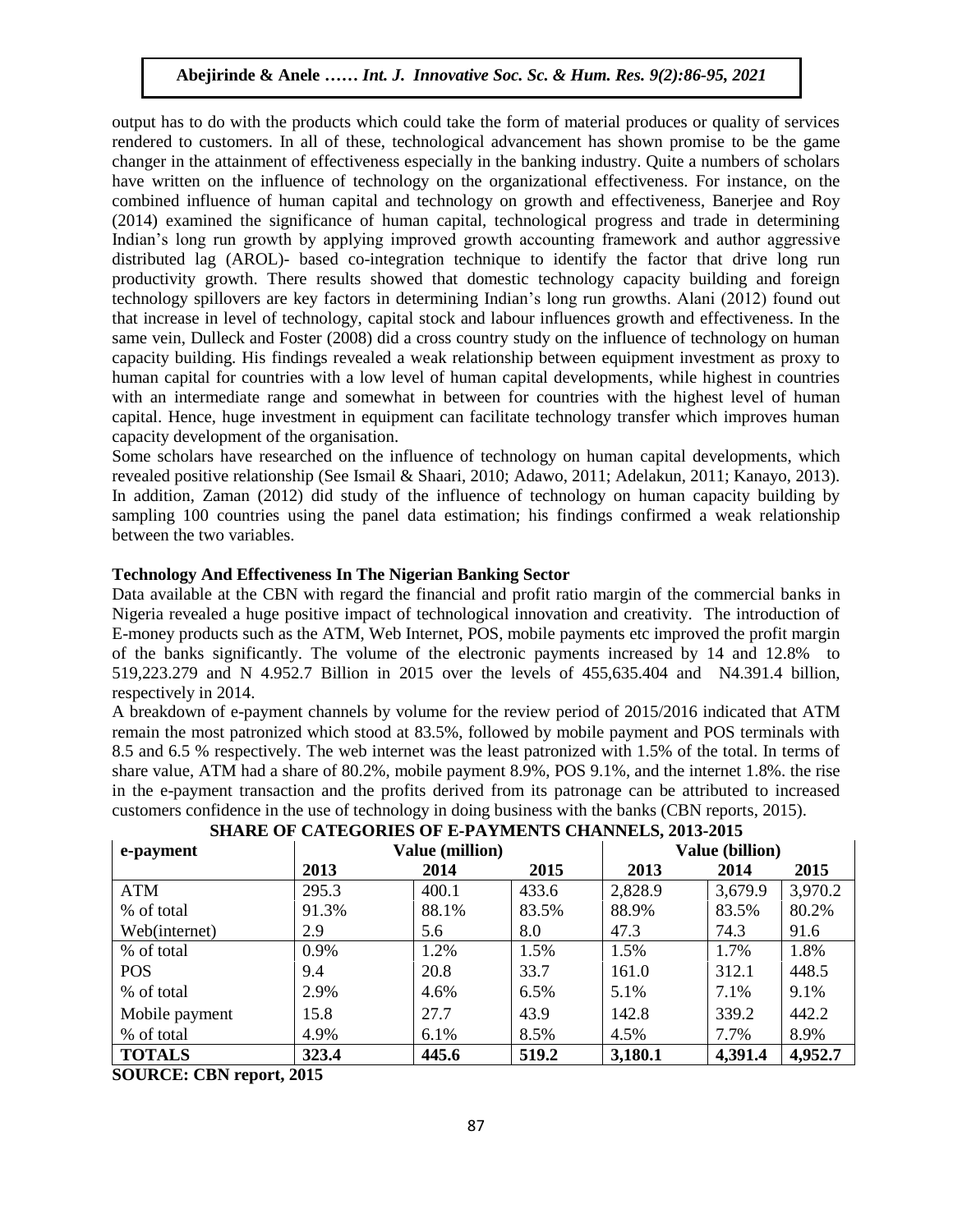

SOURCE: CBN report, 2015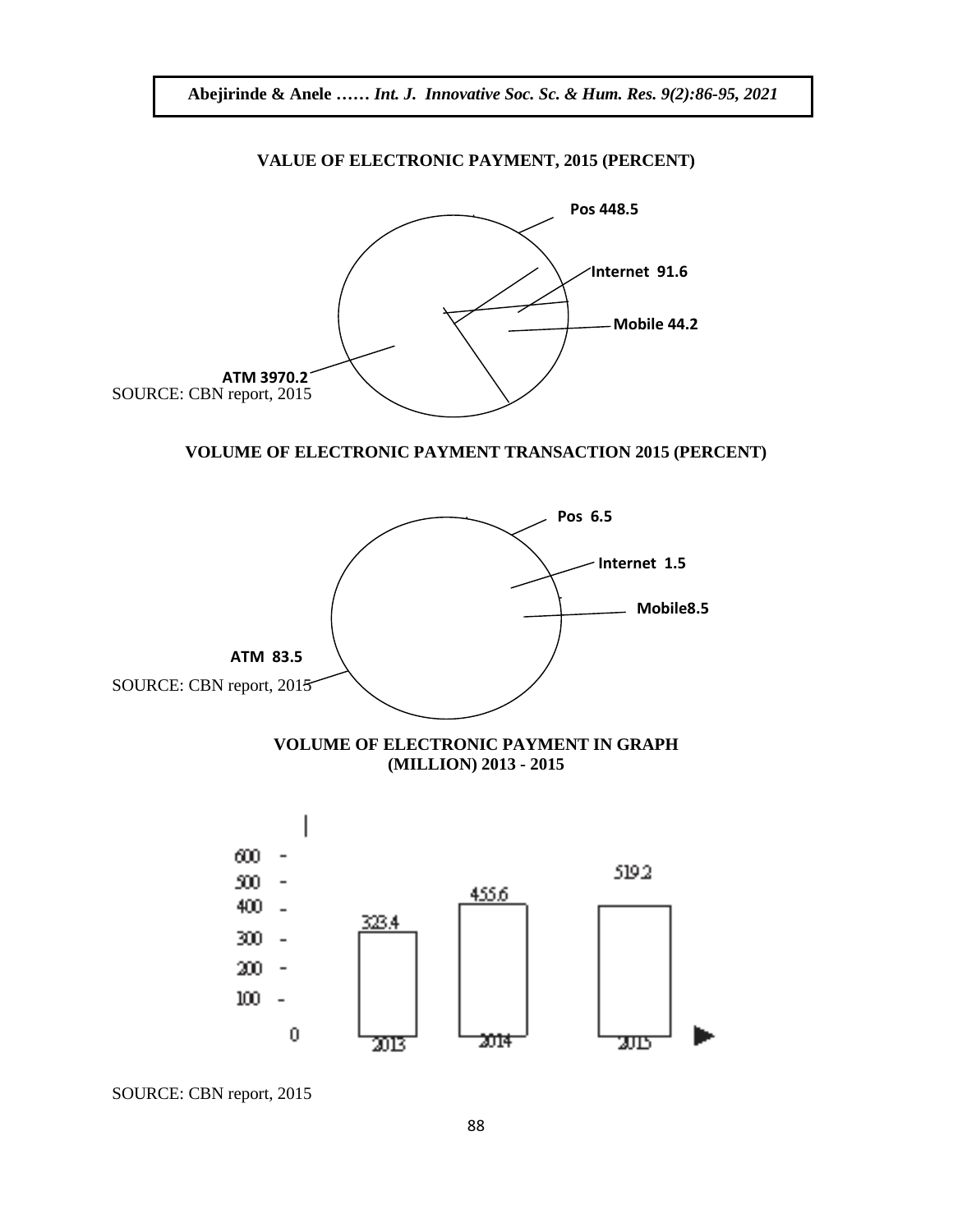## **VALUE OF ELECTRONIC PAYMENT (Billion)** 2013 – 2015



SOURCE: CBN report, 2015

#### **VALUE OF ATM TRANSACTION 2013 – 2015 (N BILLION)**



SOURCE: CBN report, 2015

The value of ATM transaction increased by 8.4 and 7.9 percent to 433.587,623 and N3, 970.3 billion December 2015, respectively, from 400.102,507, and N3, 679.9 billion December 2014.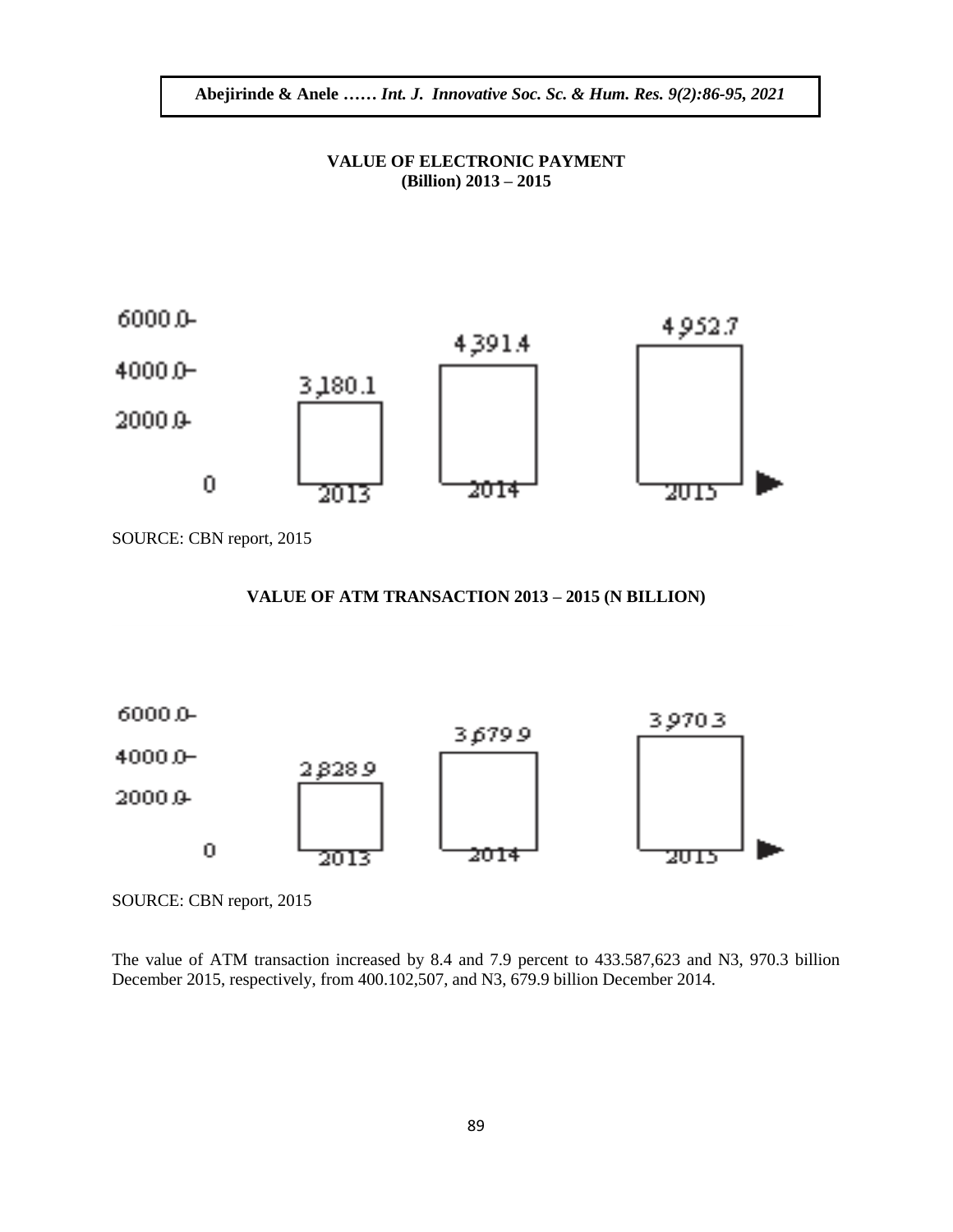## **POINT OF SALE (POS) TRANSACTION VALUE OF POS TRANSACTION 2013 – 2015 (N BILLION)**



SOURCE: CBN report, 2015

The volume and value of POS transaction increased by62.0% and 43.7 percent respectively. This was due to increasing public confidence in the use of technology channel of payment.

### **Web Transaction**

The volume and value of transaction on the web increased to 7,981,361 and N91.6 billion above the 5,567,436 and N74.3 billion recorded in 2014 representing increase of 43.3 and 23.3 percent.

#### **VALUE OF WEB TRANSACTION 2013 – 2015 (N BILLION)**



#### **MOBILE PAYMENTS**

The volume and value of mobile payments increased by 58.3 and 30.4 percent, respectively to 43,933,362 and 442.4 billion above 27,744,797 and N339.2 billion recorded in 2014. The significant increase in transaction could be attributed to great awareness and usage of mobile payment.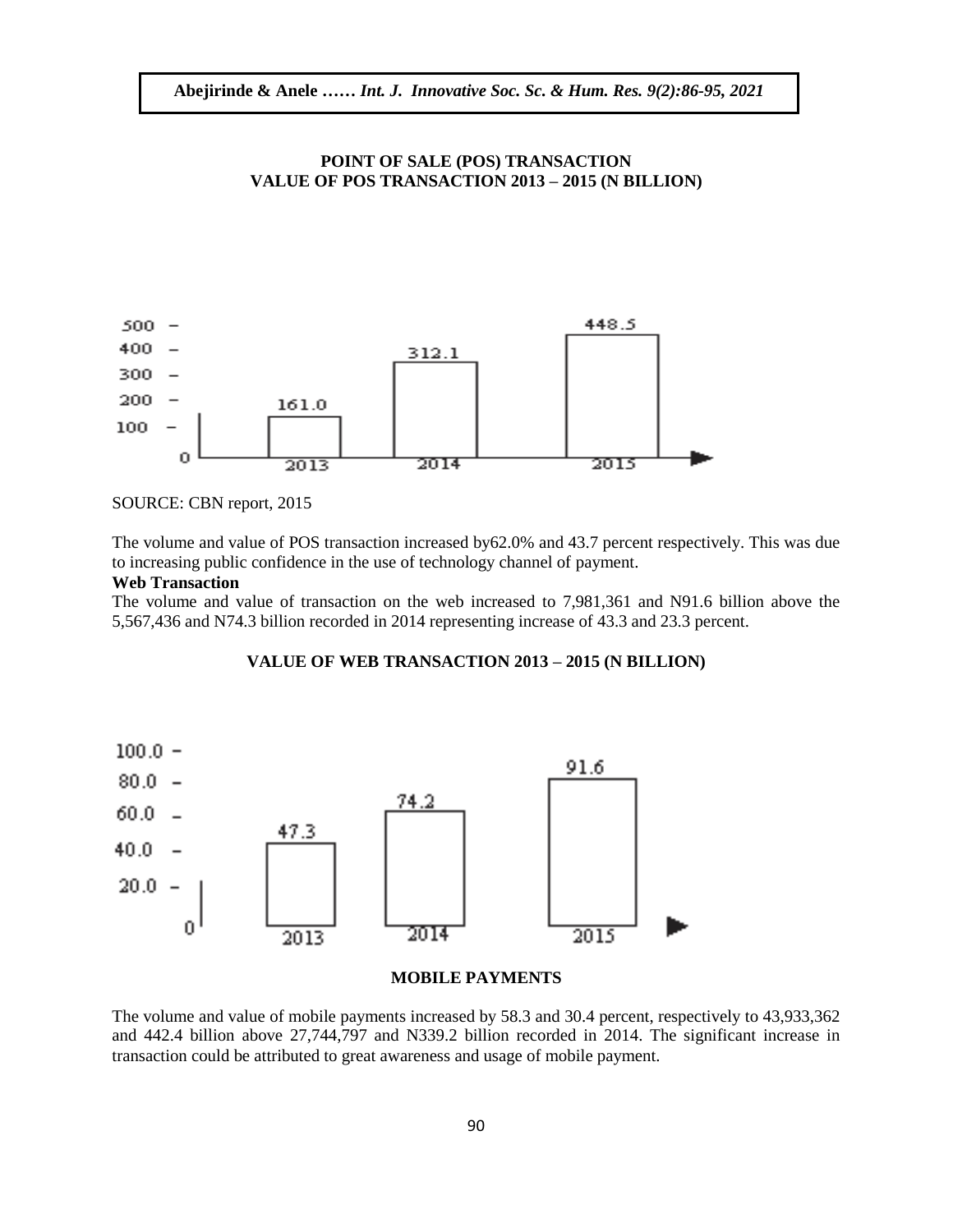

## **VALUE OF MOBILE TRANSACTION 2013 – 2015 (N BILLION)**

SOURCE: CBN report, 2015

The overall overview of the impact of technology on banks profitability which is a strong indicator of effectiveness suggested a positive relationship, as the various e-payment channels increased marginally in terms of patronage and profit ratio.

## **Technological Advancement, and Profit Earnings of Nigerian's Commercial Banks**

The deployment of technology in the services delivery and human capacity building of her employees has been the hallmark of the  $21<sup>st</sup>$  century banking industry. The CBN and most commercial bank recently have been posting huge annual profit report which has been attributed to the role of technology both in human capital development and service delivery to customers. This is true of the statement that is credit to a leading old generation bank in Nigeria- deploying the most assumed integrated technology to seamlessly develop and deliver value –adding products and service for enhanced customer experience. Our resolve in deepening technological innovation is pushing the frontiers of financial inclusion, generating record customer subscriptions and transactions across our digital channels (Annual Report of FBN, 2018.).

There has been a progressive increase in the earning of most commercial banks spread across the old and new generation. This trend has being attributed to the deployment of modern technology as a cutting edge strategy toward achieving all round organizational effectiveness (Ayorinde, 2018).

| In thousand of Naira | 2018          | 2017             | 2016           |
|----------------------|---------------|------------------|----------------|
| Gross earning        | 528,744,579   | 459,075,779      | 331, 320, 783  |
| Profit before tax    | 103, 187, 703 | 78,169,119       | 87,980,444     |
| Profit after tax     | 94,981,036    | 60,037,491       | 69,090,335     |
| Customer deposit     | 2,564,908,334 | 2,244,879,075    | 2,039,197,286  |
| Share holders fund   | 490,511,755   | 511,195,037      | 452,145,574    |
| <b>Total Asset</b>   | 4,954,156,938 | 4, 102, 142, 823 | 3,483,865,564. |

| Below are some of the profit and financial highlights of First Banks Nigeria in recent times. |  |  |  |
|-----------------------------------------------------------------------------------------------|--|--|--|

Source: FBN. , 2018.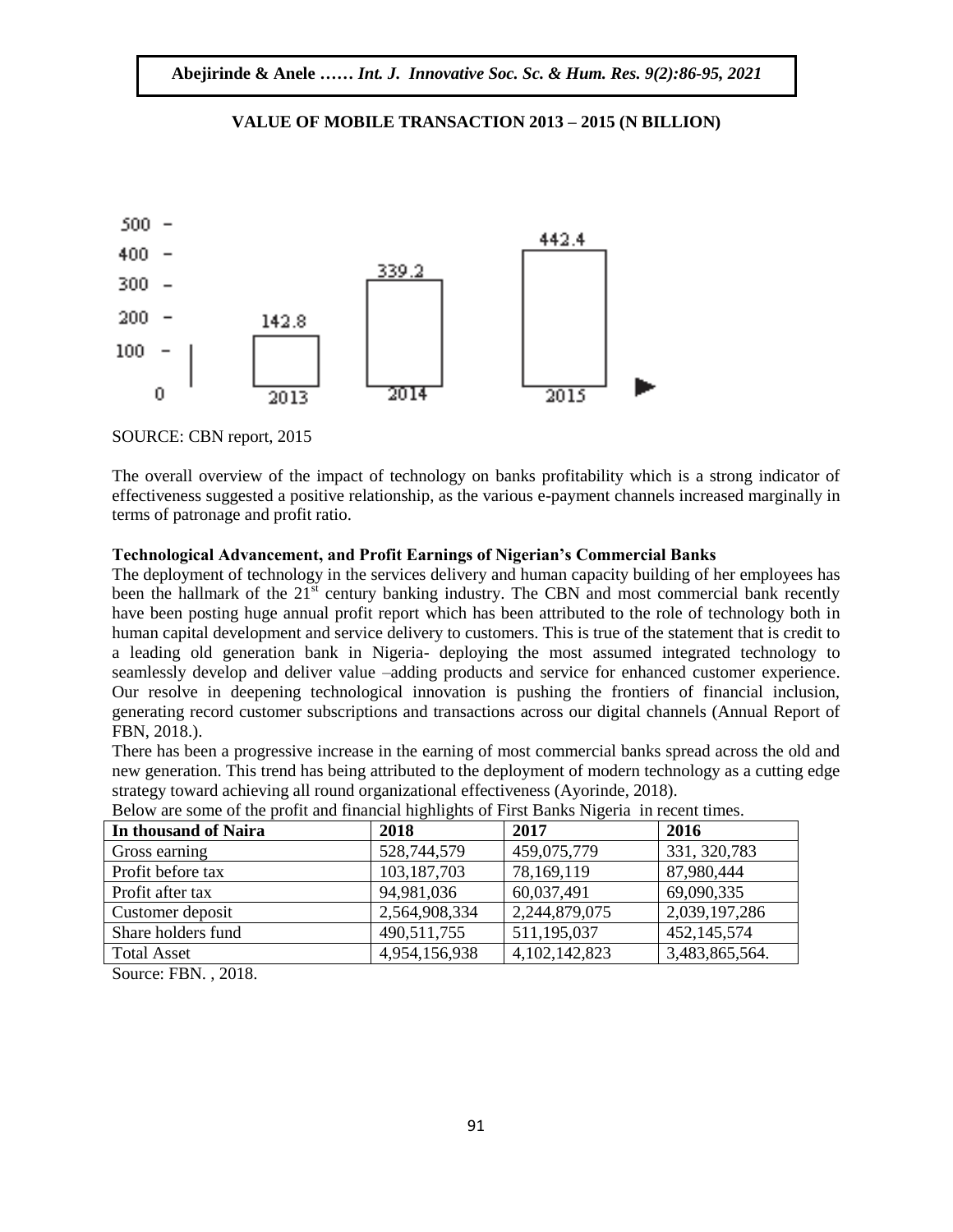## Gross Earning in Billion of Naira



15.2% Increase.



32.0% Increase.







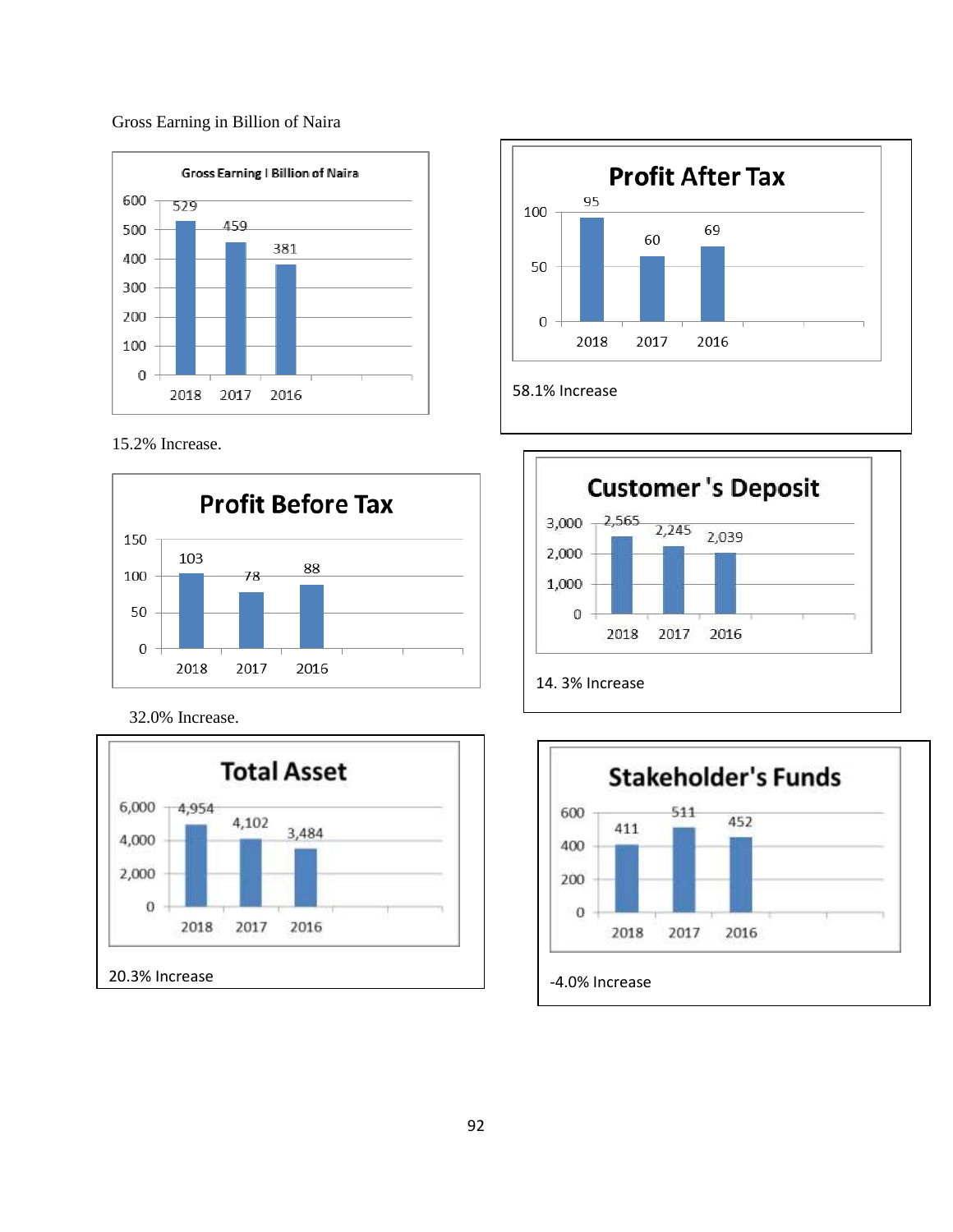| Source: FBN Annual Report      |         |           |           |  |  |
|--------------------------------|---------|-----------|-----------|--|--|
| In thousand of Naira           | 2018    | 2017      | 2016      |  |  |
| Gross earning                  | 581,83  | 4595.4Bn  | 602.3Bn   |  |  |
| Net Interest income            | 304.43  | 331.5Bn   | 441.2Bn   |  |  |
| Profit Before tax              | 22.9B   | 56.8Bn    | 91.7Bn    |  |  |
| Customer deposit               | 3,104.2 | 3,143.3Bn | 3,198.4Bn |  |  |
| Earnings Per share             | o.39Bn  | 1.43Bn    | 1.62Bn    |  |  |
| <b>Return of Average Asset</b> | 0.4%    | 1.0%      | 1.3%      |  |  |

Source: Access Report, 2018.

A comparative analyst of the financial earning of commercial banks of the 1980s, 1990s, and that of 21<sup>st</sup> century are 2000- Data showed a stead and progressive rise in almost all sectors. The table below graphically illustrates these facts.

# **Value of money market investment outstanding as at year end 2016.**

| (N Billion covering 1991-2016) |                      |                    |                  |                   |              |  |
|--------------------------------|----------------------|--------------------|------------------|-------------------|--------------|--|
| <b>Period</b>                  | <b>Treasury Bill</b> | <b>Development</b> | <b>FBN</b> Bouds | <b>Commercial</b> | <b>Total</b> |  |
|                                |                      | stock              |                  |                   |              |  |
| 1991                           | 5.78                 | 3.35               | 0.00             | 0.017             | 9.2          |  |
| 1982                           | 9.78                 | 3.56               | 0.00             | 0.11              | 13.45        |  |
| 1983                           | 13.48                | $\overline{3.85}$  | 0.00             | 0.18              | 17.48        |  |
| 1984                           | 10.48                | 3.78               | 0.00             | 0.16              | 14.42        |  |
| 1985                           | 16.98                | 4.32               | 0.00             | 0.14              | 21.44        |  |
| 1986                           | 16.90                | 4.31               | 0.00             | 0.22              | 21.55        |  |
| 1987                           | 25.23                | 4.91               | 0.00             | 0.50              | 30.64        |  |
| 1988                           | 35.48                | 4.76               | 0.00             | 0.67              | 40.91        |  |
| 1989                           | 24.13                | 4.63               | 0.00             | 0.60              | 29.36        |  |
| 1990                           | 25.48                | 4.40               | 0.00             | 0.79              | 30.67        |  |
| 1991                           | 56.73                | 3.35               | 0.00             | 0.79              | 60.87        |  |
| 1992                           | 103.33               | 3.56               | 0.00             | 0.32              | 107.71       |  |
| 1993                           | 103.33               | 3.85               | 0.00             | 1.58              | 108.76       |  |
| 1994                           | 103.33               | 3.78               | 0.00             | 3.37              | 110.48       |  |
| 1995                           | 103.33               | 4.32               | 0.00             | 5.25              | 112.9        |  |
| 1996                           | 103.33               | 4.81               | 0.00             | 10.03             | 118.54       |  |
| 1997                           | 221.80               | 4.91               | 0.00             | 0.02              | 226.73       |  |
| 1998                           | 221.80               | 4.76               | 0.00             | 13.39             | 239.95       |  |
| 1999                           | 361.76               | 4.63               | 0.00             | 7.25              | 233.68       |  |
| 2000                           | 465.54               | 4.40               | 0.00             | 20.49             | 490.43       |  |
| 2001                           | 733.76               | 3.96               | 0.00             | 35.35             | 773.07       |  |
| 2002                           | 733.76               | 3.96               | 0.00             | 35.35             | 773.07       |  |
| 2003                           | 835.05               | 3.73               | 72.56            | 36.93             | 938.32       |  |
| 2004                           | 871.58               | 3.35               | 72.56            | 47.57             | 995.06       |  |
| 2005                           | 304.43               | 3.17               | 250.83           | 80.12             | 1,188.95     |  |
| 2006                           | 701.40               | 2.96               | 643.94           | 194.59            | 1542.89      |  |
| 2007                           | 574.93               | 2.34               | 1,186.16         | 193.51            | 1957.44      |  |
| 2008                           | 471.93               | 2.68               | 1,445.40         | 363.37            | 2,283.38     |  |
| 2009                           | 797.48               | 2.48               | 1,974.93         | 822.70            | 3597.55      |  |
| 2010                           | 1,277.10             | 241                | 2,901.60         | 509.00            | 4,687.7      |  |
| 2011                           | 1,727.91             | 1.83               | 3,541.20         | 189.22            | 5460.16      |  |
| 2012                           | 2,22.93              | 1.63               | 4,080.05         | 203.01            | 6407.57      |  |
| 2013                           | 2581.55              | 1.47               | 4,22.04          | 1.05              | 6,706.11     |  |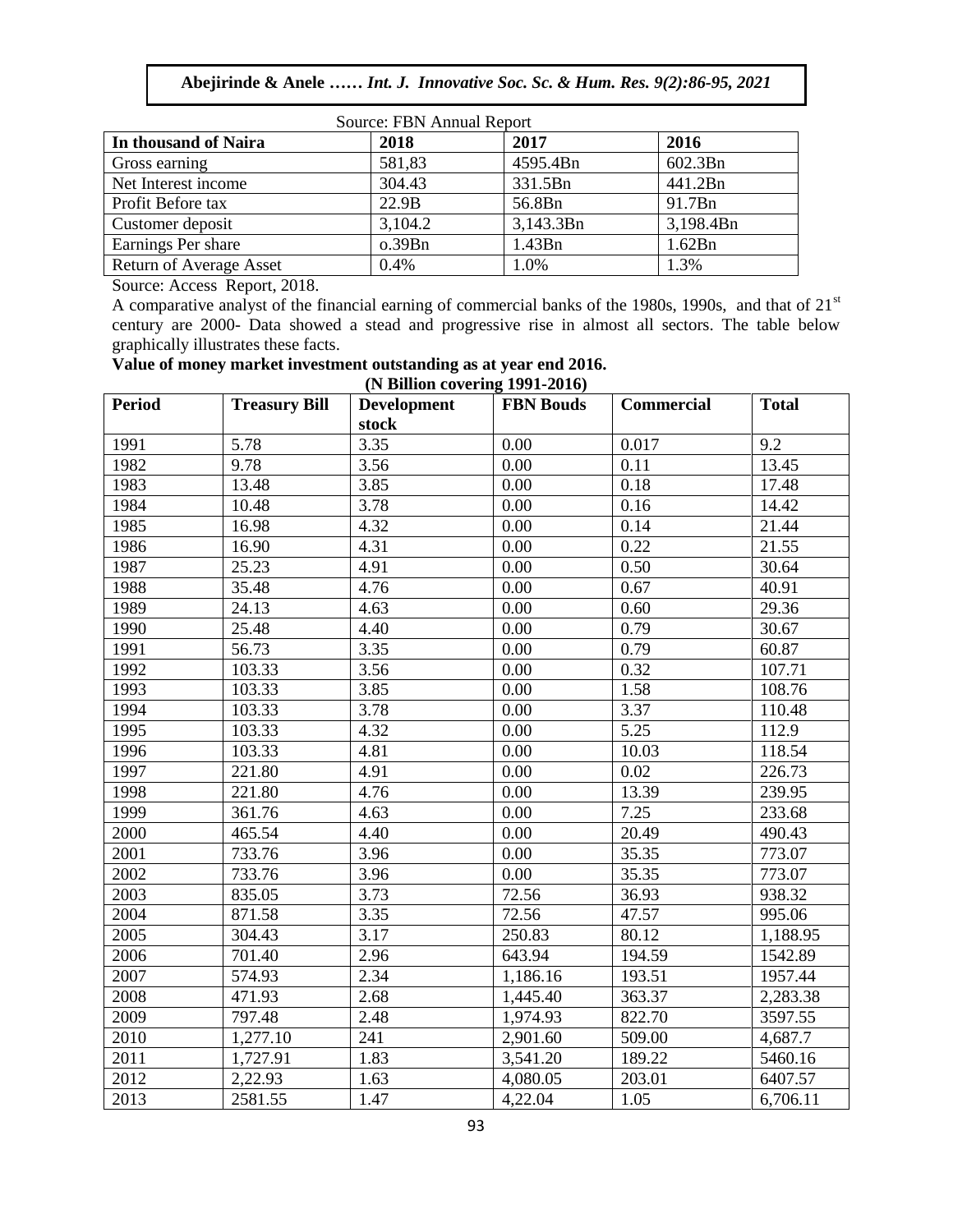| 2014             | 2,815.52 | 00   | 36.64 | 9.82 | 2861.98  |
|------------------|----------|------|-------|------|----------|
| 2015             |          |      |       |      |          |
| $\overline{Q}$ 1 | 2,865.52 | 0.00 | 20.79 | 6.68 | 2,892.99 |
| Q2               | 2,824.95 | 0.00 | 8.60  | 4.86 | 2,892.99 |
| Q <sub>3</sub>   | 2,772.87 | 0.00 | 6.75  | 6.29 | 2,785.91 |
| Q <sub>4</sub>   | 2,772.87 | 0.00 | 28.42 | 0.48 | 2,801.77 |
| 2016             |          |      |       |      |          |
| $\overline{Q}$ 1 | 2,865.52 | 0.00 | 12.31 | 3.13 | 2,880.96 |
| Q2               | 2,901.31 | 0.00 | 29.76 | 0.49 | 2,932.06 |
| Q <sub>3</sub>   | 3,261.81 | 0.00 | 45.60 | 0.00 | 3,307.41 |
| Q <sub>4</sub>   | 3,277.28 | 0.00 | 27.80 | 0.00 | 3,305.08 |

Source: CNB Annual Report, 2016.

## **Technological Advancement And Digital Banking Innovation**

The twenty-first century commercial banks in Nigeria have been characterized by digital banking innovation. For instance first bank Nigeria became the only financial institution in Nigeria to achieve 100 million electronic banking transactions per month. In addition, her mobile banking platform achieved a records- breaking feat as the fastest growing mobile banking across Africa. Her U.S.S.D banking channel was also adjudged as the fastest growing U.S.D product with over 1 trillion transaction processed on the platform (FBN Annual Report, 2018). Cutting edge digital banking innovation no doubt require intensive human capacity development and training. Hence, the level of efficiency and effectiveness been  $expherical$  in our commercial banks can easily be linked to the massive deployment of banking technological innovation both to source delivery and human capital development.

The digitalization of banking service in Nigeria's commercial bank has seen in the recent the establishment` of digital laboratory centre. This will provide an enabling environment that will enhance fast –paced and technologically advanced financial service industry.

Another aspect of service delivery in the commercial bank that has been boosted by advance technology is the creation of integrated online complaints portal on the website. This high tech platform provides the opportunity for management to address pressing need of varied customers. For example at first bank Nigeria, the adoption of online complaints portal improved the problem resolution of customers' complaints from the average of 49% in 2016 to 70% in 2017. Furthermore, her average response rate on social media improved to 36.0% from 75.0% in December 2016 (FBN annual reports and accounts, 2017).

#### **CONCLUSION AND RECOMMENDATION**

The contemporary banking system in Nigeria has being leveraging on technology both in enhancing the efficiency of their operations and in improving the capacity and abilities of their staff. This has led to unprecedented rise in the profits earning of commercial banks in Nigeria. Also quality services to customers have been the hallmark of Nigerians commercial banks. The deployment of technological learning tools and operation application have in no small way contributed to the effectiveness currently evident in the Nigerian banking industry.

It is recommended that banks and other profit making organization should improve the budgetary allocation in leveraging on technology both in operation applications and human capacity building strategy. Also, development of cutting edge technological innovation is germane to their effectiveness of the banking industry in Nigeria.

#### **REFERENCES**

Adawo, M (2011) Has Education (Human Capital) Contributed to the Economic Growth of Nigeria. Journal of Economic and International Finances (3) 46 – 58